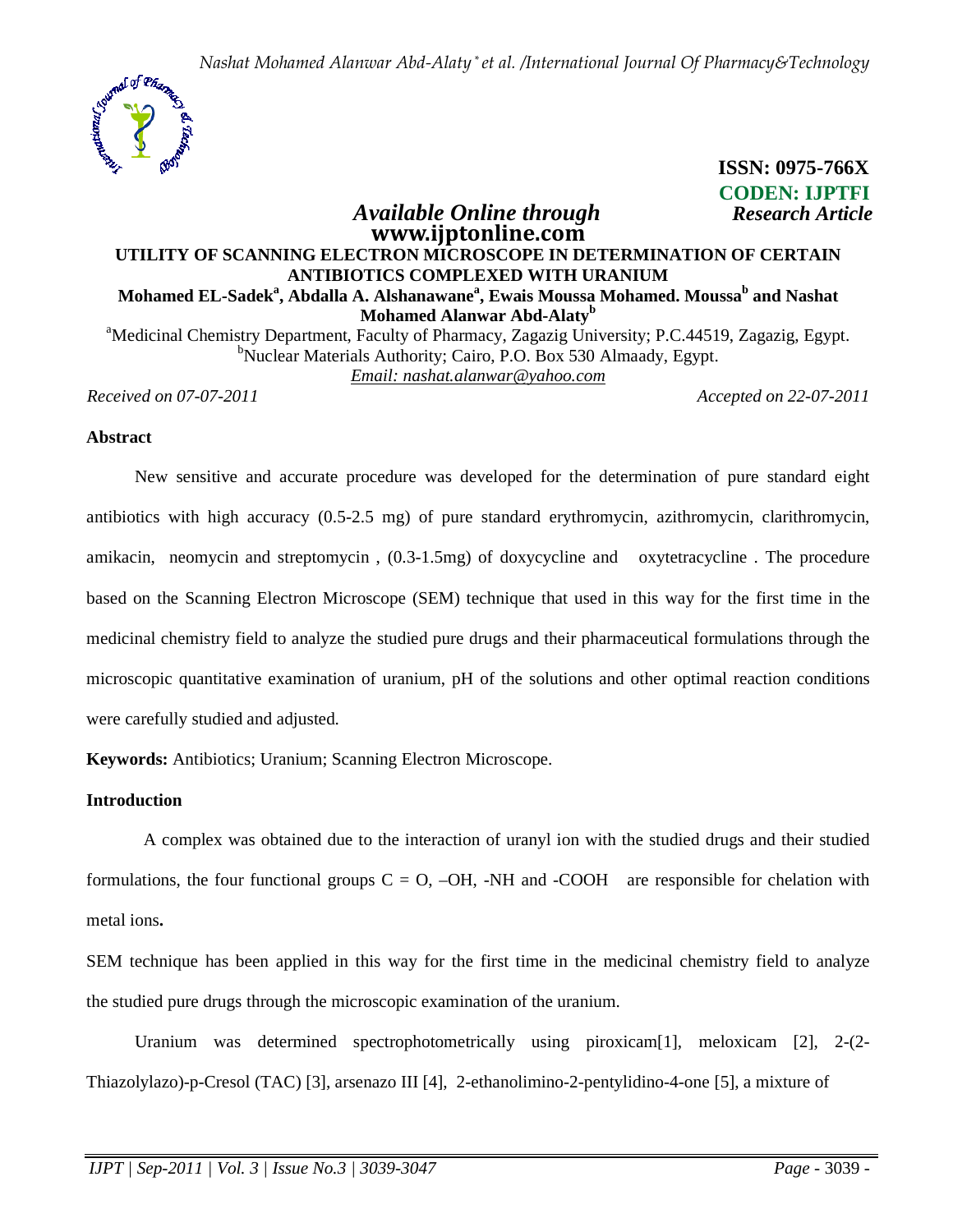xylene and benzene [6], azide ions [7], acetylacetonate [8], di-2-pyridyl ketone benzoyl hydrazone [9], thiocyanate [10] and 7-iodo-8-hydroxyquinoline-5-sulfonic acid (ferron) [11] .

 Uranium was used in the spectrophotometric determination of sulfur containing compounds [12], piroxicam and tenoxicam [13], phosphorylated proteins [14], propranolol hydrochloride [15], acylthiosemicarbazide [16], free fatty acids [17], phenylephrine [18], diiodoquin, clioquinol [19], phosphate [20] and serum cholesterol [21]. SEM is a type of electron microscope [22] that images the sample surface by scanning it with a high-energy beam of electrons in a raster scan pattern [23-25]. The electrons interact with the atoms that make up the sample producing signals that contain information about the sample's surface topography [26-27], composition and other properties such as electrical conductivity [28].

 SEM technique used to measure the rates and amounts of minerals in the samples [29], phase identification [30] porous silicon were studied and analyzed by SEM [31].

# **Experimental**

## **Apparatus**

Scanning Electron Microscope (SEM) model Philips XL30

Working solutions

# **Working solutions**

1-Erythromycin, azithromycin, clarithromycin, amikacin, neomycin, streptomycin 0.5 mgml-1 solution in methanol.

2-Doxycycline and Oxytetracyclin:  $0.3 \text{ mm}^{-1}$  solution in methanol.

3-Uranyl acetate : prepared as 0.15% w/v solution in methanol.

4-Activated charcoal: 0.3g.

**General procedures:** 0.5-2.5mg of pure standard erythromycin, azithromycin, clarithromycin, amikacin, neomycin and streptomycin, 0.3-1.5mg of doxycycline and oxytetracyclin were transferred to a 25 ml volumetric flasks. 3ml of 0.15% uranyl acetate solution were added. The mixtures of amikacin, neomycin and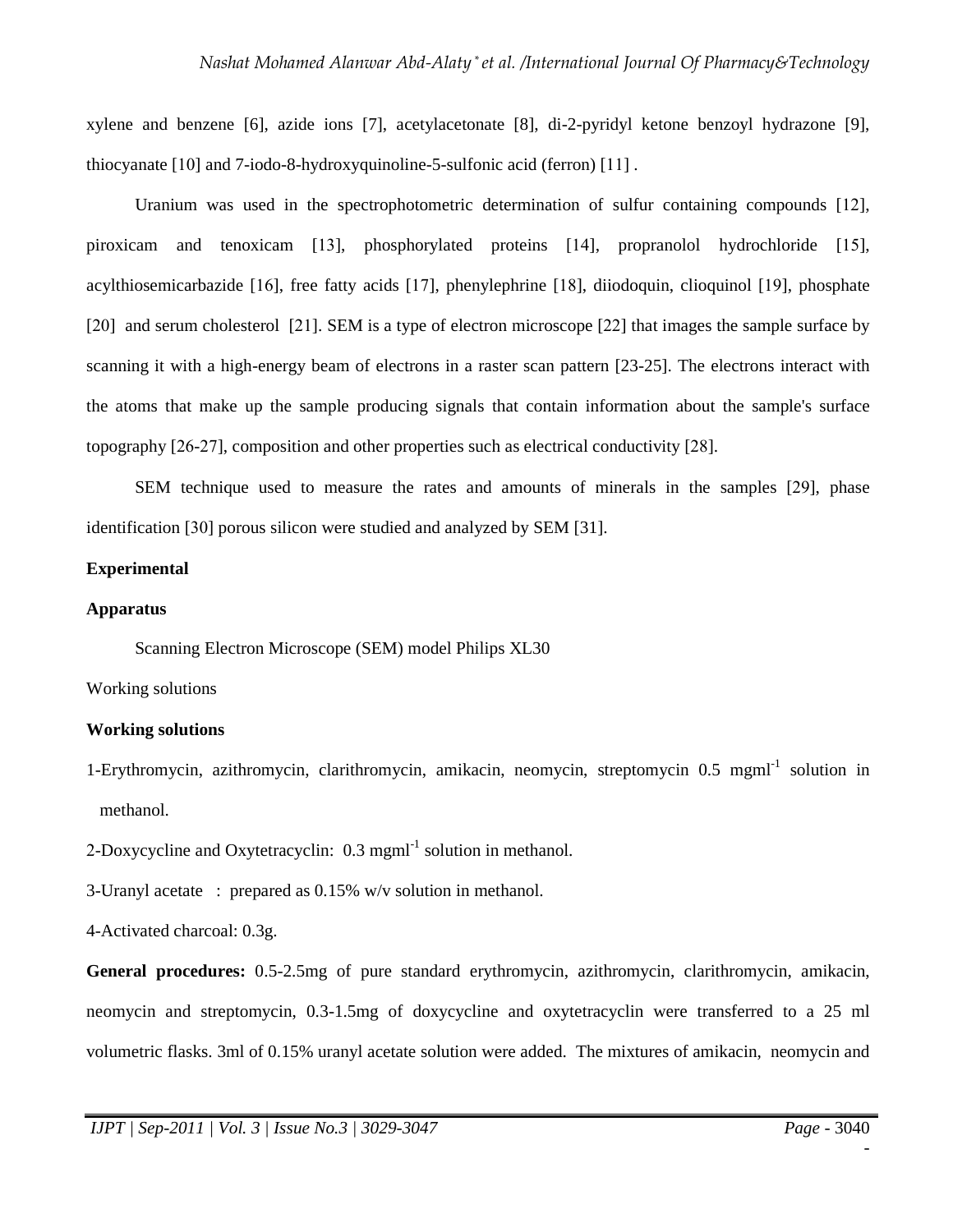*Nashat Mohamed Alanwar Abd-Alaty \* et al. /International Journal Of Pharmacy&Technology* streptomycin were diluted with 20 ml methanol and transferred into a heating tubes and heated in a water bath at 50°C for 5 minutes then cooled to room temperature and retransferred to 25 ml volumetric flask. All the mixtures volume were completed with methanol then extracted with  $4\times10$  ml portions chloroform.

 Chloroformic layer was evaporated to dryness. The residue was dissolved in 1 ml conc. HCl and the volume was completed with distilled water to 25 ml in a volumetric flask. 0.3g Activated charcoal were added to the solution, pH was adjusted to 4.8 by adding diluted nitric acid to give uranium maximum adsorption and stirred for 15 minutes. After filtering on quantitative paper, it was dried in an oven at 100ºC for 30 minute to decrease the action of water which observed as well developed grooves on the surfaces of the grains. The separated powders was studied by using SEM. A blank ( omitting addition of the drugs ), the weight percent of uranium in adsorbed complexes of the pure drugs and their pharmaceutical formulations were compared with the weight percent of uranium in standard prepared (50ppm uranyl acetate) so we can calculate the concentration of drugs complexes .

Results obtained were recorded and compared with the official methods [32], tables 1-3.

The optimal reaction conditions were carefully studied as mentioned in the following paragraphs

### **Effect of pH**

 The uranium adsorption increased with the increasing of pH up to 4.8 for equilibrium solution and then decreased slightly because of colloid particles forming Fig.1.

## **Effect of solvent**

 Many solvents were tried, methanol represents the optimum diluting solvent with maximum uranium weight percent for all studied drugs .

### **Effect of heating temperatures**

 Different temperatures varying from ambient to 70°C temperature were studied. It was found that heating did not enhance the complexation reaction for Erythromycin, Azithromycin, Clarithromycin, Doxycycline and Oxytetracyclin. All further experiments carried out at room temperature, but heating Amikacin, Neomycin, Streptomycin at 50°C on water bath reach the highest uranium weight percent.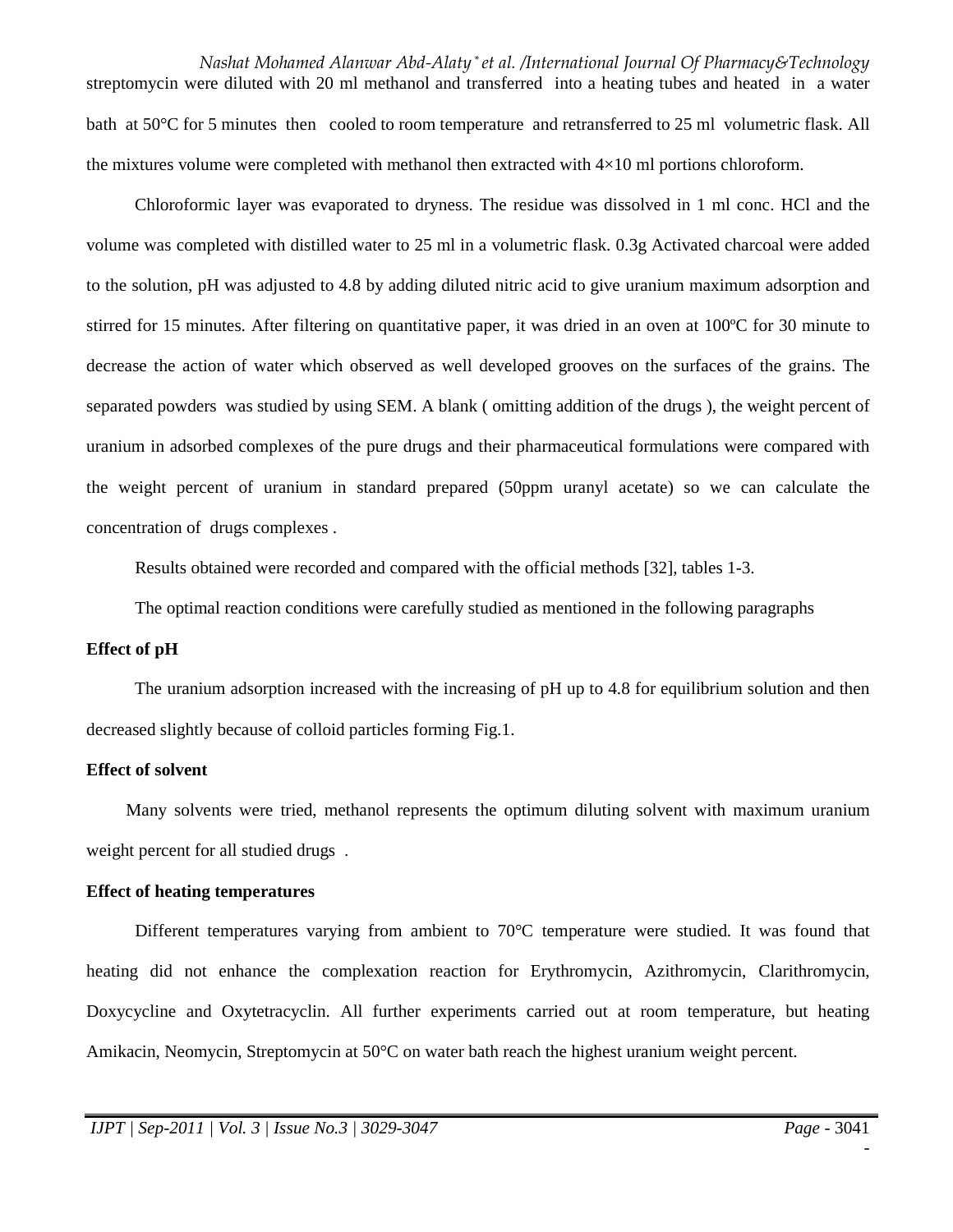## **Effect of heating time**

Heating at 50<sup>o</sup>C for 5 minutes were sufficient for maximum uranium weight percent for Amikacin, Neomycin and Streptomycin. The reaction was carried out at  $25 \pm 1$ °C for Erythromycin, Azithromycin, Clarithromycin, Doxycycline and Oxytetracyclin so don't need any heating time, the complex formed of all studied drugs was stable more than 12 hours.

### **Effect of reagent volumes**

 It was found that 3 ml of 0.1% uranyl acetate achieves a suitable volume for maximum uranium weight percent.

## **Linearity and quantification**

 A linear relationship was obtained for the weight percent of uranium and the cited drugs concentration ranges of  $(20-100 \mu g m l^{-1})$  for Erythromycin, Azithromycin, Clarithromycin, Amikacin, Neomycin and Streptomycin Figs.2,3.,  $(12-60 \mu g \text{ ml}^{-1})$  for Doxycycline or Oxytetracyclin Fig. 4.

# **Results**

The previous procedures were applied to

Different concentrations of pure Erythromycin, Azithromycin, Clarithromycin, Amikacin, Neomycin, Streptomycin, Doxycycline and Oxytetracyclin, the results obtained compared with the official methods [32] are shown in tables 1-3.

### **Conclusions**

 It was reasonable to expect that uranium would be adsorbed in the form of uranyl ion hydrolysis products that lead to increasing adsorption at optimum pH, the pH of the solutions was adjusted by adding 5% v/v of HNO3 or 5% of v/v NH4OH solutions.

 Activated charcoal was chosen as the solid phase as a very popular and low cost substance, The final procedure is very simple, fast and showed appreciable uranium concentration rate when compared with direct water analysis.

-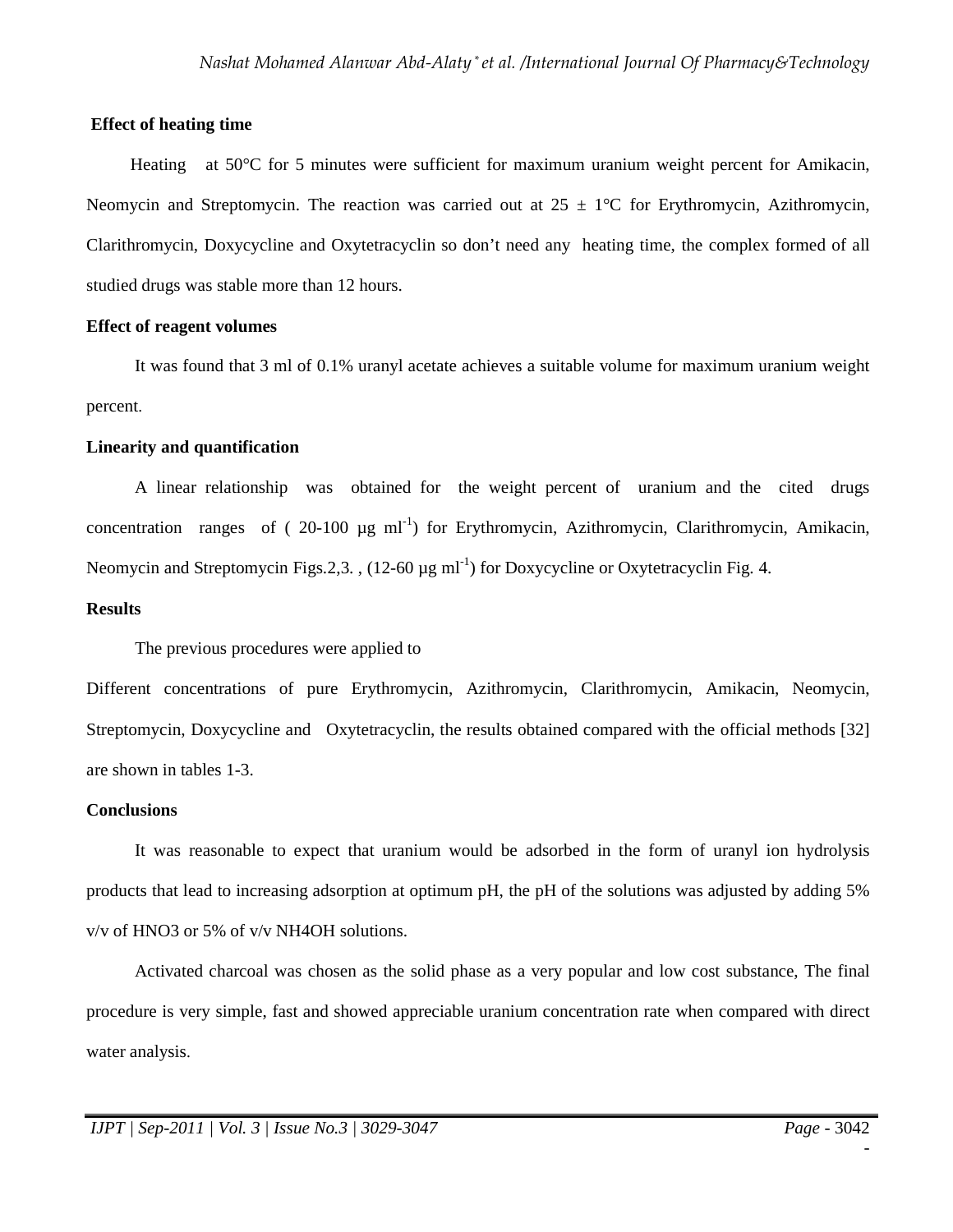*Nashat Mohamed Alanwar Abd-Alaty \* et al. /International Journal Of Pharmacy&Technology* SEM has many advantages more than traditional microscopes. SEM has a large depth of field, which allows more of the specimen to be in focus at one time. The SEM also has higher resolution, so closely spaced specimens can be magnified at much higher levels. Because of the SEM uses electromagnets rather than lenses, the researcher has much more control in the degree of magnification. All of these advantages, as well as the actual striking clear images, make the SEM one of the most useful instruments in research today.

**Table -1: Determination of Erythromycin, Azithromycin and Clarithromycin through complex formation with uranyl acetate by (SEM) .** 

| Erythromycin                             |                         |                             | Azithromycin                      |                          |                             | Clarithromycin                           |                          |                            |
|------------------------------------------|-------------------------|-----------------------------|-----------------------------------|--------------------------|-----------------------------|------------------------------------------|--------------------------|----------------------------|
| <b>Taken</b><br>$\mu$ g ml <sup>-1</sup> | Uranium<br>ppm**<br>$*$ | Recovery**<br>$\frac{0}{0}$ | Taken<br>$\mu$ g ml <sup>-1</sup> | <b>Uranium</b><br>ppm*** | Recovery**<br>$\frac{0}{0}$ | <b>Taken</b><br>$\mu$ g ml <sup>-1</sup> | <b>Uranium</b><br>ppm*** | Recover**<br>$\frac{6}{9}$ |
| 20                                       | 23.85                   | 99.4                        | 20                                | 23.16                    | 98.4                        | 20                                       | 24.12                    | 100.5                      |
| 40                                       | 47.47                   | 98.9                        | 40                                | 47.66                    | 99.3                        | 40                                       | 47.56                    | 99.1                       |
| 60                                       | 71.42                   | 99.2                        | 60                                | 71.71                    | 99.6                        | 60                                       | 72                       | 99.6                       |
| 80                                       | 95.71                   | 99.7                        | 80                                | 95.04                    | 99                          | 80                                       | 94.75                    | 98.7                       |
| 100                                      | 120.96                  | 100.8                       | 100                               | 117.64                   | 98.3                        | 100                                      | 118.92                   | 99.1                       |
| Mean recovery*                           |                         | $99.26 \pm 0.559$           |                                   | $99.7 \pm 0.935$         |                             |                                          | $98.96 \pm 0.321$        |                            |
| N                                        |                         | 5                           |                                   | 5                        |                             |                                          | э                        |                            |
| <b>Variance</b>                          |                         | 0.313                       |                                   | 0.875                    |                             |                                          | 0.103                    |                            |
| S.E                                      |                         | 0.25                        |                                   | 0.425                    |                             |                                          | 0.143                    |                            |
| t-test                                   |                         | 0.125                       |                                   | 0.93                     |                             |                                          | 0.74                     |                            |
| <b>Ftest</b>                             |                         | 2.15                        |                                   | 1.68                     |                             |                                          | 3.39                     |                            |

 **(\*) Mean ± S.D.** 

*<b>. . . . . . . . . . . . .* 

 **(\*\*) Average of three experiments.** 

 **(\*\*\*) Calculating from comparing the weight percent of the sample and the standard(50ppm).**

**Table-2:Determination of Amikacin, Neomycin and Streptomycin through complex formation with uranyl acetate by (SEM)** 

|                                          | Amikacin                 |                             |                                          | <b>Neomycin</b>          |                             |                                          | <b>Streptomycin</b> |                             |
|------------------------------------------|--------------------------|-----------------------------|------------------------------------------|--------------------------|-----------------------------|------------------------------------------|---------------------|-----------------------------|
| <b>Taken</b><br>$\mu$ g ml <sup>-1</sup> | <b>Uranium</b><br>ppm*** | Recovery**<br>$\frac{0}{0}$ | <b>Taken</b><br>$\mu$ g ml <sup>-1</sup> | <b>Uranium</b><br>ppm*** | Recovery**<br>$\frac{6}{6}$ | <b>Taken</b><br>$\mu$ g ml <sup>-1</sup> | Uranium<br>ppm***   | Recovery**<br>$\frac{0}{0}$ |
| 20                                       | 23.76                    | 99                          | 20                                       | 23.52                    | 98                          | 20                                       | 23.78               | 99.1                        |
| 40                                       | 47.56                    | 99.1                        | 40                                       | 48.67                    | 101.4                       | 40                                       | 47.28               | 98.5                        |
| 60                                       | 71.5                     | 99.3                        | 60                                       | 71.28                    | 99                          | 60                                       | 71.56               | 99.4                        |
| 80                                       | 96.96                    | 101                         | 80                                       | 95.23                    | 99.2                        | 80                                       | 96.48               | 100.5                       |
| 100                                      | 119.04                   | 99.2                        | 100                                      | 120.84                   | 100.7                       | 100                                      | 118.92              | 99.1                        |
| Mean recovery*                           |                          | $99.52 \pm 0.834$           |                                          | $99.66 \pm 1.37$         |                             |                                          | $99.32 \pm 0.736$   |                             |
| N                                        |                          | 5                           |                                          | 5                        |                             |                                          | 5                   |                             |
| <b>Variance</b>                          |                          | 0.697                       |                                          | 1.878                    |                             |                                          | 0.542               |                             |
| S.E                                      |                          | 0.376                       |                                          | 0.612                    |                             |                                          | 0.329               |                             |
| t-test                                   |                          | 0.97                        |                                          | 1.09                     |                             |                                          | 1.19                |                             |
| Ftest                                    |                          | 1.35                        |                                          | 6.01                     |                             |                                          | 1.33                |                             |

 **(\*) Mean ± S.D.** 

 **(\*\*) Average of three experiments.** 

 **(\*\*\*) Calculating from comparing the weight percent of the sample and the standard(50ppm).**

-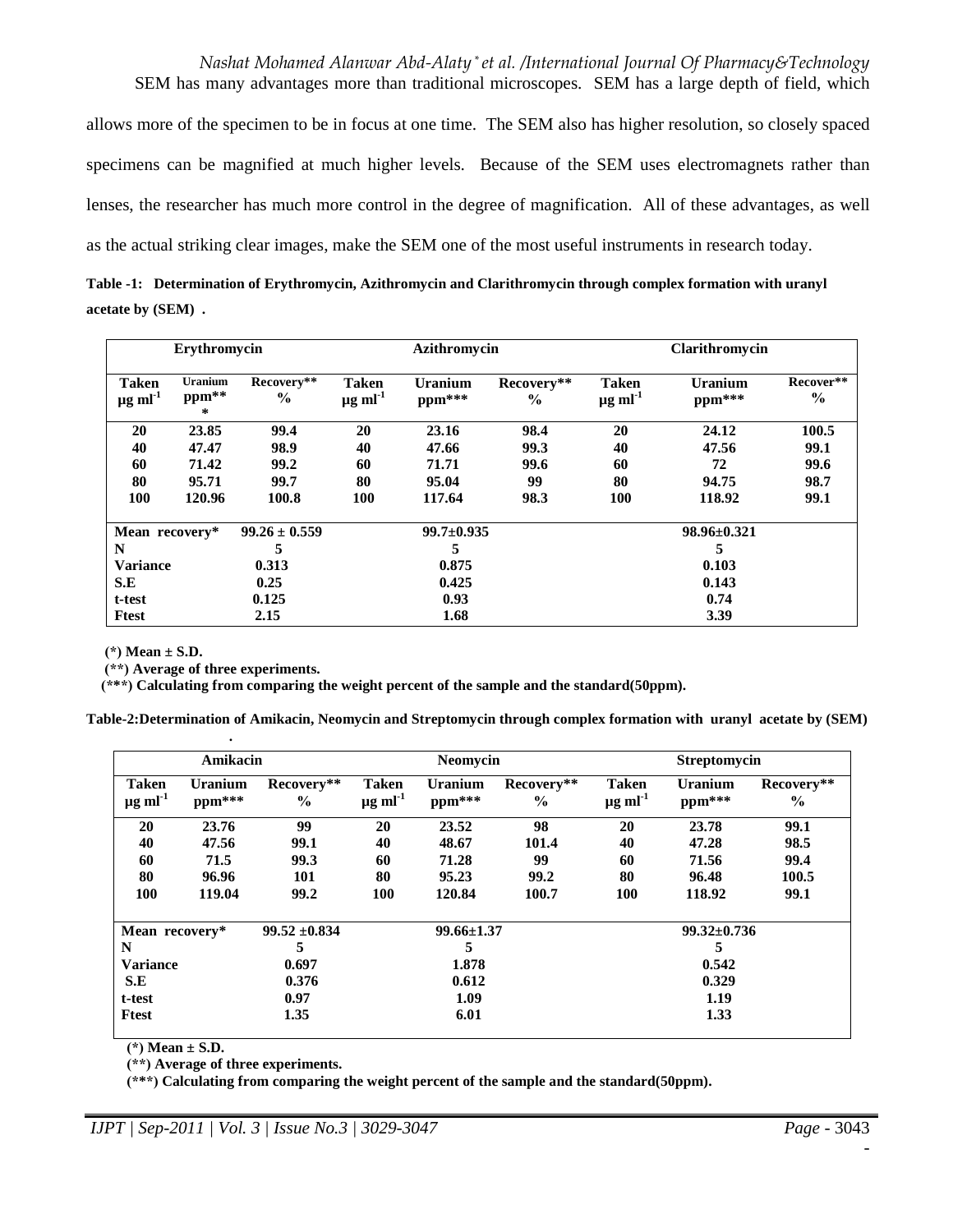|                                          | Doxycycline           |                    | Oxytetracycline                          |                        |                            |  |  |
|------------------------------------------|-----------------------|--------------------|------------------------------------------|------------------------|----------------------------|--|--|
| <b>Taken</b><br>$\mu$ g ml <sup>-1</sup> | Uranium<br>ppm***     | Recovery**<br>$\%$ | <b>Taken</b><br>$\mu$ g ml <sup>-1</sup> | Uranium<br>$Ppm***$    | Recover**<br>$\frac{0}{0}$ |  |  |
| 12                                       | 28.78                 | 99.9               | 12                                       | 28.64                  | 99.5                       |  |  |
| 24                                       | 57.26                 | 99.4               | 24                                       | 57.14                  | 99.2                       |  |  |
| 36                                       | 85.16                 | 99.2               | 36                                       | 85.44                  | 98.9                       |  |  |
|                                          | 115.76                | 100.5              | 48                                       | 115.2                  | <b>100</b>                 |  |  |
| 48                                       |                       |                    |                                          |                        |                            |  |  |
| 60                                       | 142.56                | 99                 | 60                                       | 143                    | 99.3                       |  |  |
|                                          | 99.6 $\pm 0.604$<br>5 |                    |                                          | $99.38 \pm 0.408$<br>5 |                            |  |  |
| Mean recovery*<br>N<br><b>Variance</b>   | 0.365                 |                    |                                          | 0.167                  |                            |  |  |
| S.E<br>t-test                            | 0.27<br>0.45          |                    |                                          | 0.182<br>0.14          |                            |  |  |

**Table 3: Determination of Doxycycline and Oxytetracycline through complex formation with uranyl acetate by (SEM).** 

#### **Mean ±**

 **(\*) S.D.** 

 **(\*\*) Average of three experiments.** 

 **(\*\*\*) Calculating from comparing the weight percent of the sample and the standard(50ppm).**



-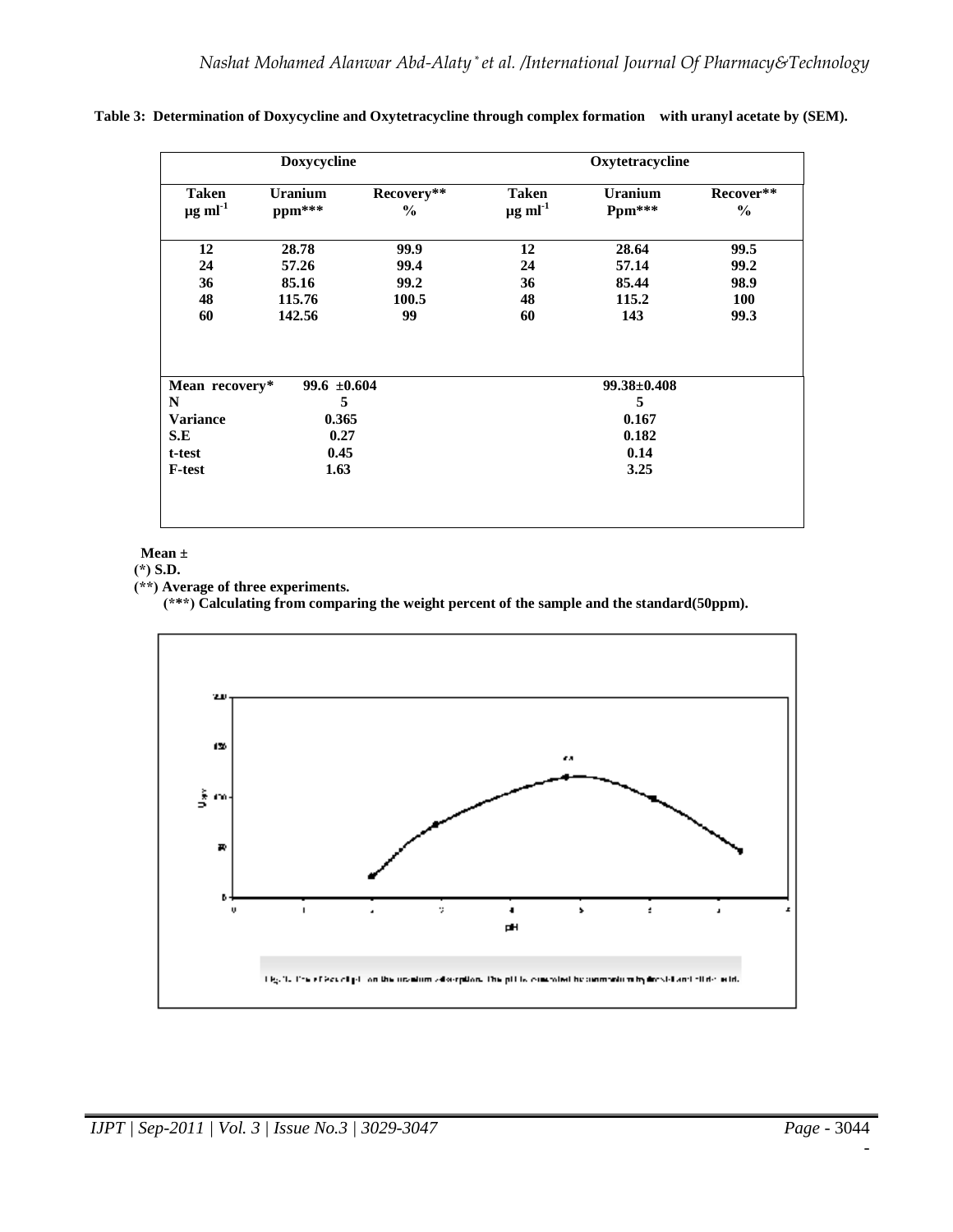

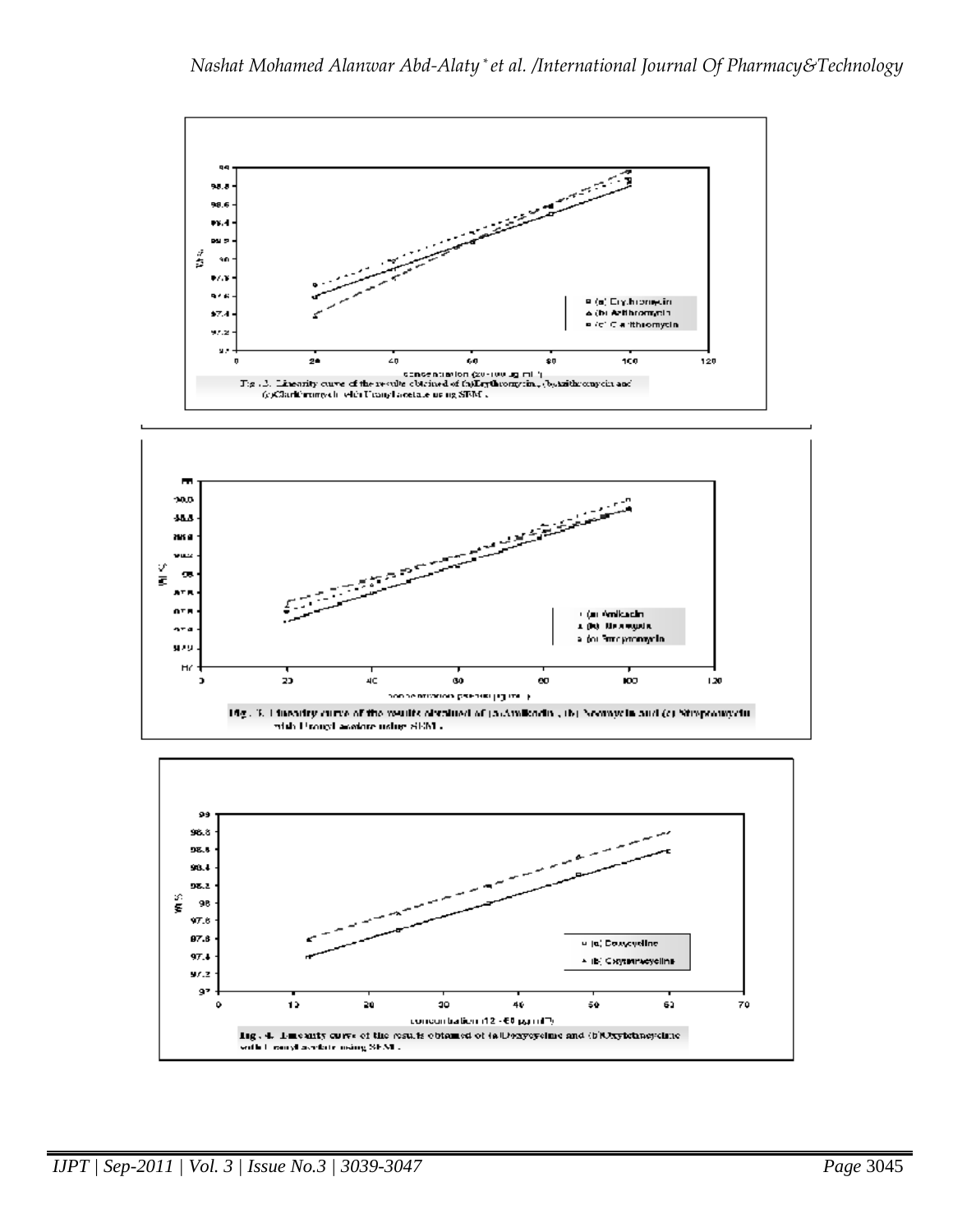# **References**

- 1. K. Lutfullah, R. Farheen, R. Nafisur, N.H. Syed, Indian Journal of Chemical Technology. 16 (2009) 437.
- 2. K. Lutfullah, N.A. Mohd, R. Nafisur, N.H. Syed, Journal of Hazardous Materials. 155 ( 2008) 261 .
- 3. S.G. Leonardo, C.S.C. Antonio, L.C.F. Sergio, L.F. Maria, S.C. Marcelo, J. Braz. Chem. Soc. 10 (1999) 53 .
- 4. N. Ali, G. Nahid, G. Mohammad, E. Ali, Journal of the Chinese Chemical Society. 54 (2007) 411.
- 5. S.O. Adel, E. Adel, A.S. Medhat, E.A. Alaa, Bulletin of the Chemists and Technologists of Macedonia. 24 (2005) 11.
- 6. N.S.B. Singh, S.V. Mohan, G.R. Journal of Radioanalytical and Nuclear Chemistry. 52 (1979) 319.
- 7. D.R. Do Carmo, J.F. de Andrade, O.M. Guimares, Analytical Letters. 28 (1995) 1897.
- 8. M. Tabushi, Bulletin of the Institute for Chemical Research. Kyoto University, 37 (1995) 237.
- 9. A. Maher, A.Z. Nidal, A.A. Mohammad, K. Mustafa, H. Mohammad, K. Shukri, An-Najah J. 2 (1994) 72 .
- 10. A. Madhusudan, R.K. Iyer, Indian Acad Sci. (chem. Sci.). 101 (1989) 227.
- 11. R. Ali, A. Suhail, M. Ejaz, J of Radioanalytical and Nuclear Chemistry. 49 (1979) 205.
- 12. A.T. Elham, Y.H. Nagiba, A.A. Fahima, E.A. Laila, Journal of Fluorescence. 17 (2007) 293.
- 13. M. A. El-Ries, Analytical Letters, 31 ( 1998) 793.
- 14. H.K. Line, E.N. Peter, I.J. Christian, B.K. Birthe, E.M. Niels, ChemBioChem J. 9 (2008) 2377.
- 15. A.G. Sajjan, j. seetharamappa, S.P. Masti, indian journal of pharmaceutical sciences. 64 (2002) 68 .
- 16. V.A. Madalina, L.A. Gabriela, R.M.N. Tudor, A. Eva-Ruxandra, R. Jeny, European Journal of Medicinal Chemistry, 44 (2009) 3323.
- 17. D.M. Robert, R.B. Thomas, M.A. Edward, C. L. Andrew, journal of lipid research. 8 (1976) 589.
- 18. P. Levosapa, M. Dusan, P. Dragan, J. of Serb. Chem.,72 (2007) 799.
- 19. U. Saha, A. K. Sen. T. K. Das, Analyst. 113 (1988) 1653.
- 20. E.W. Debney, Journal of Experimental Botany. 3 (2005) 47.